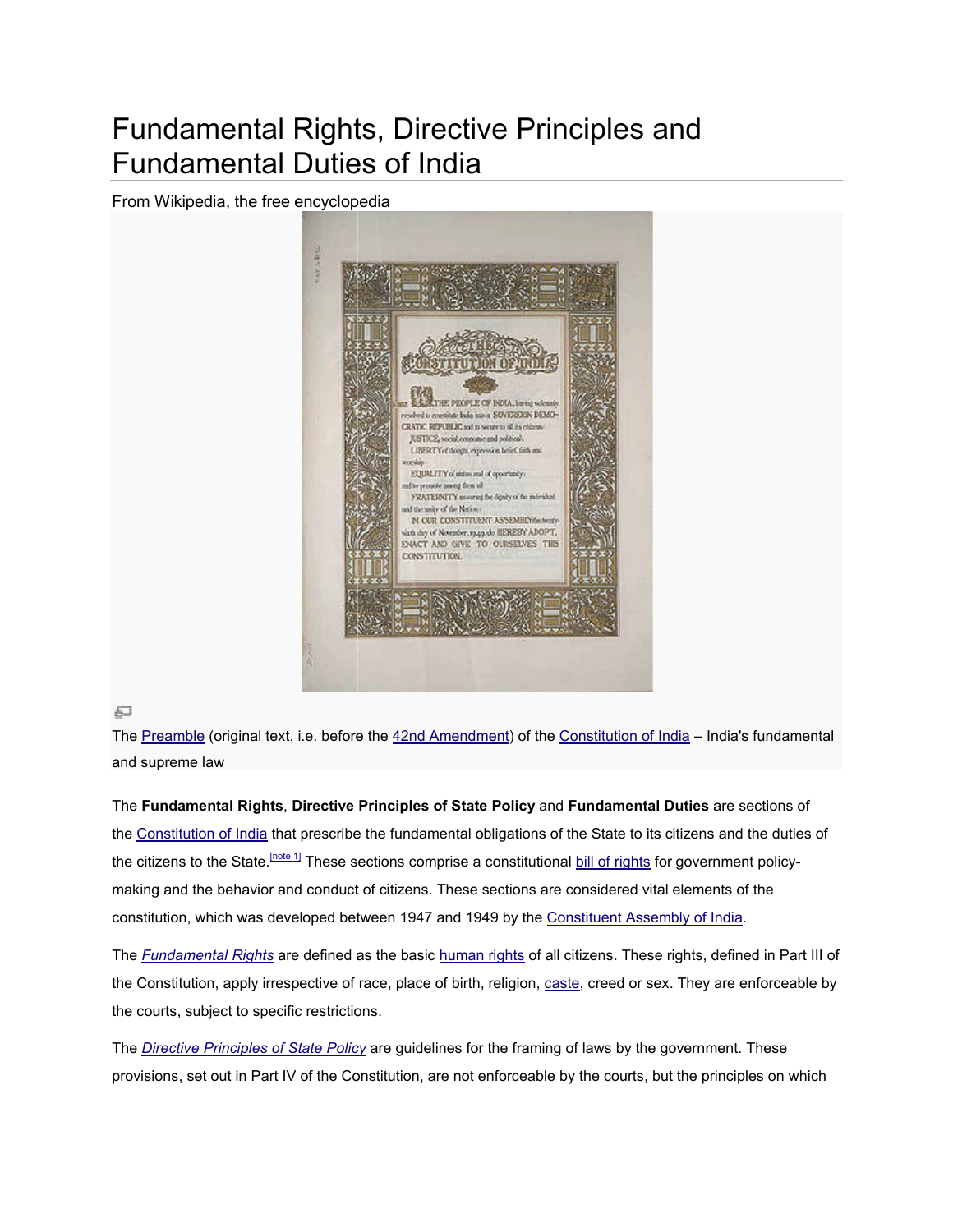they are based are fundamental guidelines for governance that the State is expected to apply in framing and passing laws.

The *Fundamental Duties* are defined as the moral obligations of all citizens to help promote a spirit of patriotism and to uphold the unity of India. These duties, set out in Part IV–A of the Constitution (under a constitutional amendment) concern individuals and the nation. Like the Directive Principles, they are not legally enforceable.

| <b>Contents</b>                                                                                   |
|---------------------------------------------------------------------------------------------------|
| [hide]                                                                                            |
| $1$ History                                                                                       |
| 2 Fundamental Rights                                                                              |
| 2.1 Right to Equality<br>$\circ$                                                                  |
| 2.2 Right to Freedom<br>$\circ$                                                                   |
| 2.3 Right against Exploitation<br>$\circ$                                                         |
| 2.4 Right to Freedom of Religion<br>$\circ$                                                       |
| 2.5 Cultural and Educational Rights<br>$\circ$                                                    |
| 2.6 Right to constitutional remedies<br>$\circ$                                                   |
| <b>3 Directive Principles of State Policy</b>                                                     |
| 4 Fundamental Duties                                                                              |
| 5 Criticism and analysis                                                                          |
| <u>6 Relationship between the Fundamental Rights, Directive Principles and Fundamental Duties</u> |
| 7 See also                                                                                        |
| 8 Notes                                                                                           |
| 9 Footnotes                                                                                       |
| 10 References                                                                                     |
| 11 Further reading                                                                                |
| 12 External links                                                                                 |

### [edit]History

*See also: Indian independence movement and Constituent Assembly of India*

The Fundamental Rights and Directive Principles had their origins in the Indian independence movement, which strove to achieve the values of liberty and social welfare as the goals of an independent Indian state.<sup>[1]</sup> The development of constitutional rights in India was inspired by historical documents such as England's Bill of Rights, the United States Bill of Rights and France's Declaration of the Rights of Man.<sup>[2]</sup>The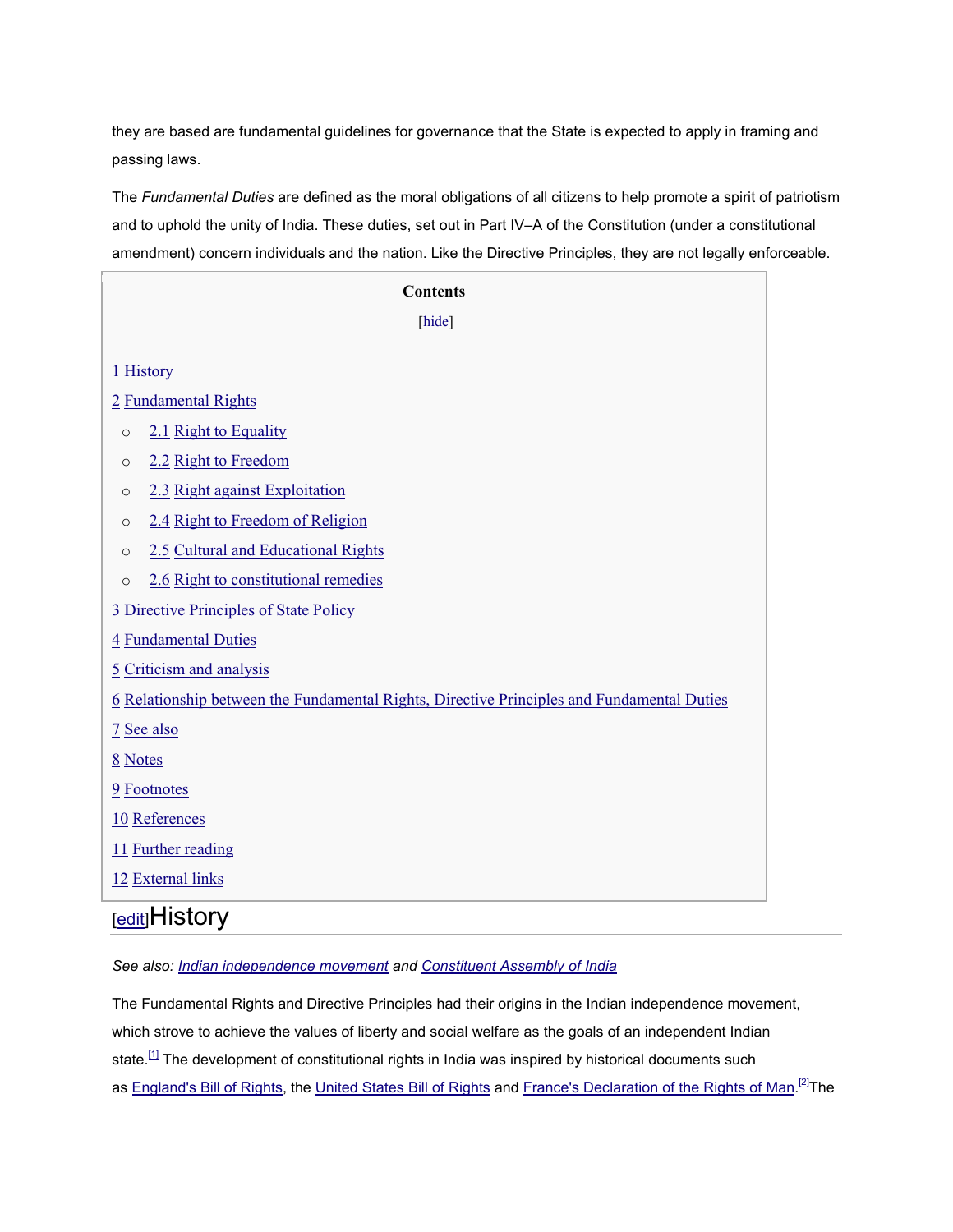demand for civil liberties formed an important part of the Indian independence movement, with one of the objectives of the Indian National Congress (INC) being to end discrimination between the British rulers and their Indian subjects. This demand was explicitly mentioned in resolutions adopted by the INC between 1917 and 1919.<sup>[3]</sup> The demands articulated in these resolutions included granting to Indians the rights to equality before law, free speech, trial by juries composed at least half of Indian members, political power, and equal terms for bearing arms as British citizens. $[4]$ 

The experiences of the First World War, the unsatisfactory Montague-Chelmsford reforms of 1919, and the rise to prominence of M. K. Gandhi in the Indian independence movement marked a change in the attitude of its leaders towards articulating demands for civil rights. The focus shifted from demanding equality of status between Indians and the British to assuring liberty for all Indians.<sup>[5]</sup> The Commonwealth of India Bill, drafted by Annie Beasant in 1925, specifically included demands for seven fundamental rights – individual liberty, freedom of conscience, free expression of opinion, freedom of assembly, non-discrimination on the ground of sex, free elementary education and free use of public spaces.<sup>[6]</sup> In 1927, the INC resolved to set up a committee to draft a "Swaraj Constitution" for India based on a declaration of rights that would provide safeguards against oppression. The 11-member committee, led by Motilal Nehru, was constituted in 1928. Its report made a number of recommendations, including proposing guaranteed fundamental rights to all Indians. These rights resembled those of the American Constitution and those adopted by post-war European countries, and several of them were adopted from the 1925 Bill. Several of these provisions were later replicated in various parts of the Indian Constitution, including the Fundamental Rights and Directive Principles.<sup>[7]</sup>

In 1931, the Indian National Congress, at its Karachi session, adopted a resolution committing itself to the defence of civil rights and economic freedom, with the stated objectives of putting an end to exploitation, providing social security and implementing land reforms. Other new rights proposed by the resolution were the prohibition of State titles, universal adult franchise, abolition of capital punishment and freedom of movement.<sup>[8]</sup> Drafted by Jawaharlal Nehru, the resolution, which later formed the basis for some of the Directive Principles, placed the primary responsibility of carrying out social reform on the State, and marked the increasing influence of socialism and Gandhian philosophy on the independence movement.<sup>[9]</sup> The final phase of the Independence movement saw a reiteration of the socialist principles of the 1930s, along with an increased focus on minority rights – which had become an issue of major political concern by then – which were published in the Sapru Report in 1945. The report, apart from stressing on protecting the rights of minorities, also sought to prescribe a "standard of conduct for the legislatures, government and the courts".<sup>[10]</sup>

During the final stages of the [British Raj], the 1946 Cabinet Mission to India proposed a Constituent Assembly to draft a Constitution for India as part of the process of transfer of power.<sup>[11]</sup> The Constituent Assembly of India, composed of indirectly elected representatives from the British provinces and Princely states, commenced its proceedings in December 1946, and completed drafting the Constitution of India by November 1949.<sup>[12]</sup> According to the Cabinet Mission plan, the Assembly was to have an Advisory Committee to advise it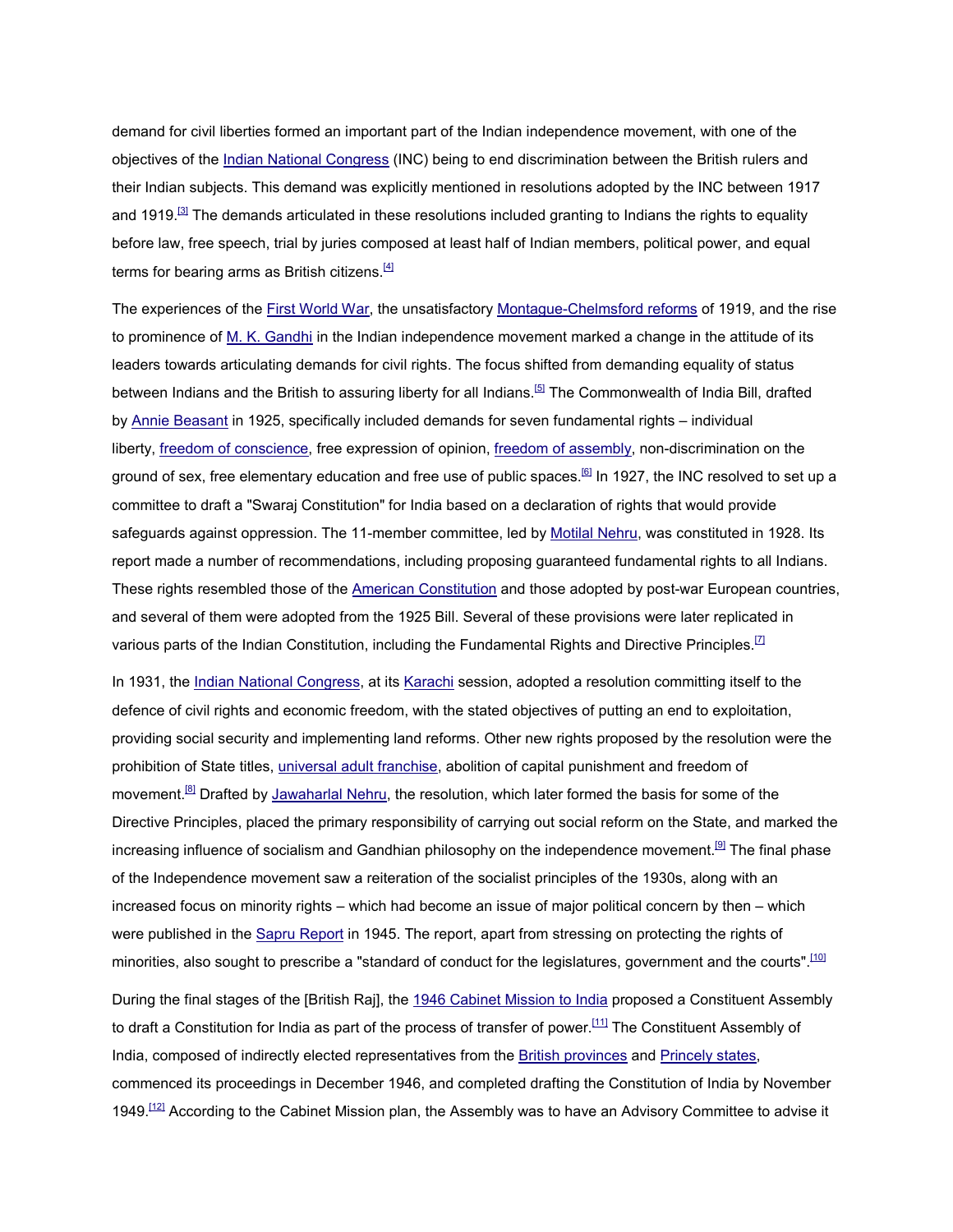on the nature and extent of fundamental rights, protection of minorities and administration of tribal areas. Accordingly, the Advisory Committee was constituted in January 1947 with 64 members, and from among these a twelve-member sub-committee on Fundamental Rights was appointed under the chairmanship of J.B. Kripalani in February 1947.<sup>[13]</sup> The sub-committee drafted the Fundamental Rights and submitted its report to the Committee by April 1947, and later that month the Committee placed it before the Assembly, which debated and discussed the rights over the course of the following year, adopting the drafts of most of them by December 1948.<sup>[14]</sup> The drafting of the Fundamental Rights was influenced by the adoption of the Universal Declaration of Human Rights by the U.N. General Assembly and the activities of the United Nations Human Rights Commission, <sup>[15]</sup> as well as decisions of the <u>U.S. Supreme Court</u> in interpreting the Bill of Rights in the American Constitution.<sup>[16]</sup> The Directive Principles, which were also drafted by the sub-committee on Fundamental Rights, expounded the socialist precepts of the Indian independence movement, and were inspired by similar principles contained in the <u>Irish Constitution.<sup>[17]</sup></u> The Fundamental Duties were later added to the Constitution by the 42nd Amendment in 1976.<sup>[18]</sup>

### **[edit]Fundamental Rights**

#### *Main article: Fundamental Rights in India*

The Fundamental Rights, embodied in Part III of the Constitution, guarantee civil rights to all Indians, and prevent the State from encroaching on individual liberty while simultaneously placing upon it an obligation to protect the citizens' rights from encroachment by society.<sup>[19]</sup> Seven fundamental rights were originally provided by the Constitution – right to equality, right to freedom, right against exploitation, right to freedom of religion, cultural and educational rights, right to property and right to constitutional remedies.<sup>[20]</sup> However, the right to property was removed from Part III of the Constitution by the 44th Amendment in 1978.<sup>[21][note 2]</sup>

The purpose of the Fundamental Rights is to preserve individual liberty and democratic principles based on equality of all members of society.<sup>[22]</sup> They act as limitations on the powers of the legislature and executive, under Article 13,  $[notesed]$  and in case of any violation of these rights the Supreme Court of India and the High Courts of the states have the power to declare such legislative or executive action as unconstitutional and void.<sup>[23]</sup> These rights are largely enforceable against the State, which as per the wide definition provided in Article 12, includes not only the legislative and executive wings of the federal and state governments, but also local administrative authorities and other agencies and institutions which discharge public functions or are of a governmental character.<sup>[24]</sup> However, there are certain rights – such as those in Articles 15, 17, 18, 23, 24 – that are also available against private individuals.<sup>[25]</sup> Further, certain Fundamental Rights – including those under Articles 14, 20, 21, 25 – apply to persons of any nationality upon Indian soil, while others – such as those under Articles 15, 16, 19, 30 – are applicable only to citizens of India.<sup>[26][27]</sup>

**Rights**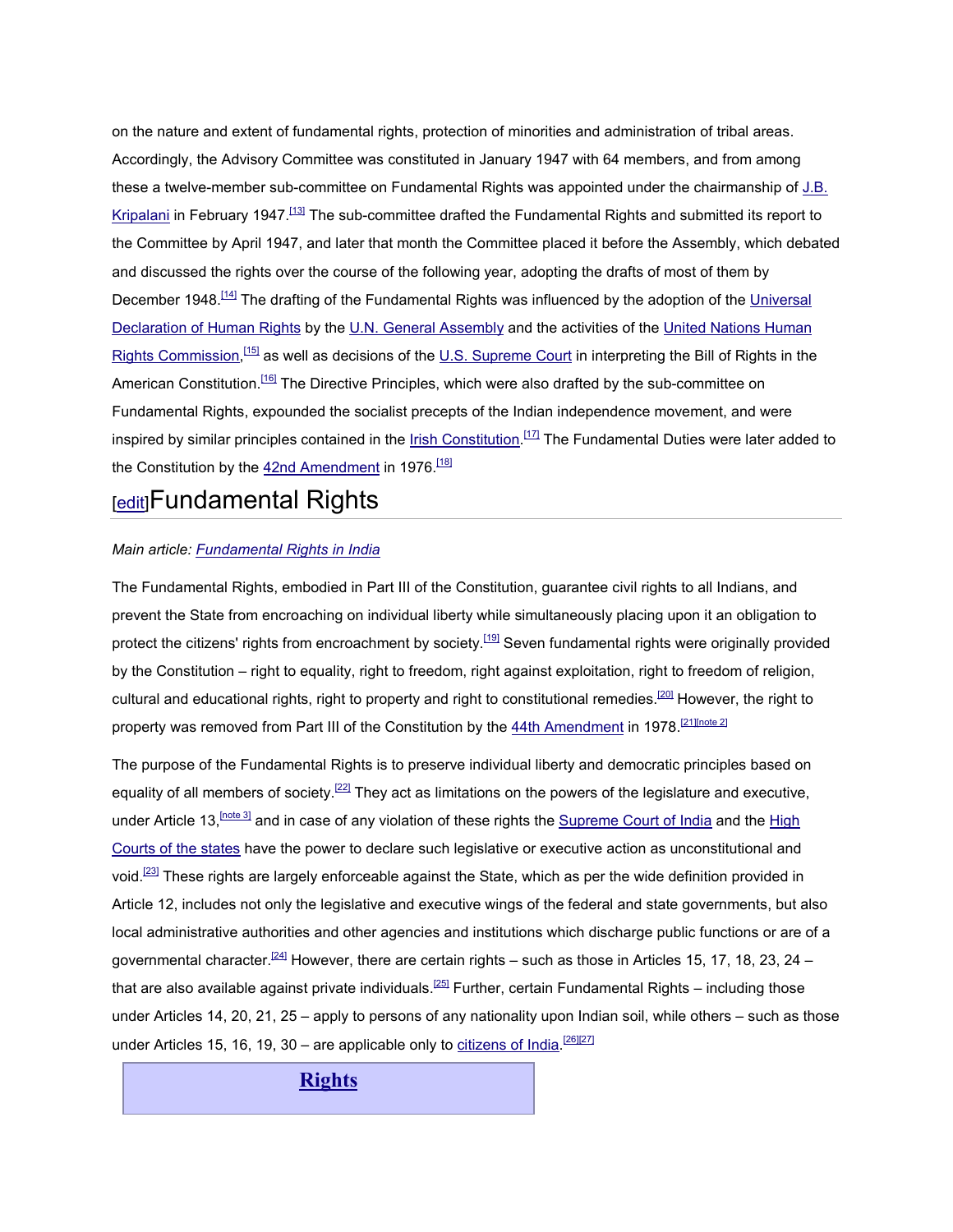

The Fundamental Rights are not absolute and are subject to reasonable restrictions as necessary for the protection of public interest.<sup>[24]</sup> In the *Kesavananda Bharati v. State of Kerala* case in 1973, <sup>[note 4]</sup> the Supreme Court, overruling a previous decision of 1967, held that the Fundamental Rights could be amended, subject to judicial review in case such an amendment violated the basic structure of the Constitution.<sup>[28]</sup> The Fundamental Rights can be enhanced, removed or otherwise altered through a constitutional amendment, passed by a twothirds majority of each House of Parliament.<sup>[29]</sup> The imposition of a state of emergencymay lead to a temporary suspension any of the Fundamental Rights, excluding Articles 20 and 21, by order of the President.<sup>[30]</sup> The President may, by order, suspend the right to constitutional remedies as well, thereby barring citizens from approaching the Supreme Court for the enforcement of any of the Fundamental Rights, except Articles 20 and 21, during the period of the emergency.<sup>[31]</sup> Parliament may also restrict the application of the Fundamental Rights to members of the Indian Armed Forces and the police, in order to ensure proper discharge of their duties and the maintenance of discipline, by a law made under Article  $33$ .<sup>[32]</sup>

### [edit]**Right to Equality**

The Right to Equality is one of the chief guarantees of the Constitution. It is embodied in Articles 14–16, which collectively encompass the general principles of equality before law and non-discrimination,<sup>[33]</sup>and Articles 17– 18 which collectively further the philosophy of social equality.<sup>[34]</sup> Article 14 guarantees equality before law as well as equal protection of the law to all persons within the territory of India.<sup>[note 5]</sup>This includes the equal subjection of all persons to the authority of law, as well as equal treatment of persons in similar circumstances.[35] The latter permits the State to classify persons for legitimate purposes, provided there is a reasonable basis for the same, meaning that the classification is required to be non-arbitrary, based on a method of intelligible differentiation among those sought to be classified, as well as have a rational relation to the object sought to be achieved by the classification.<sup>[36]</sup>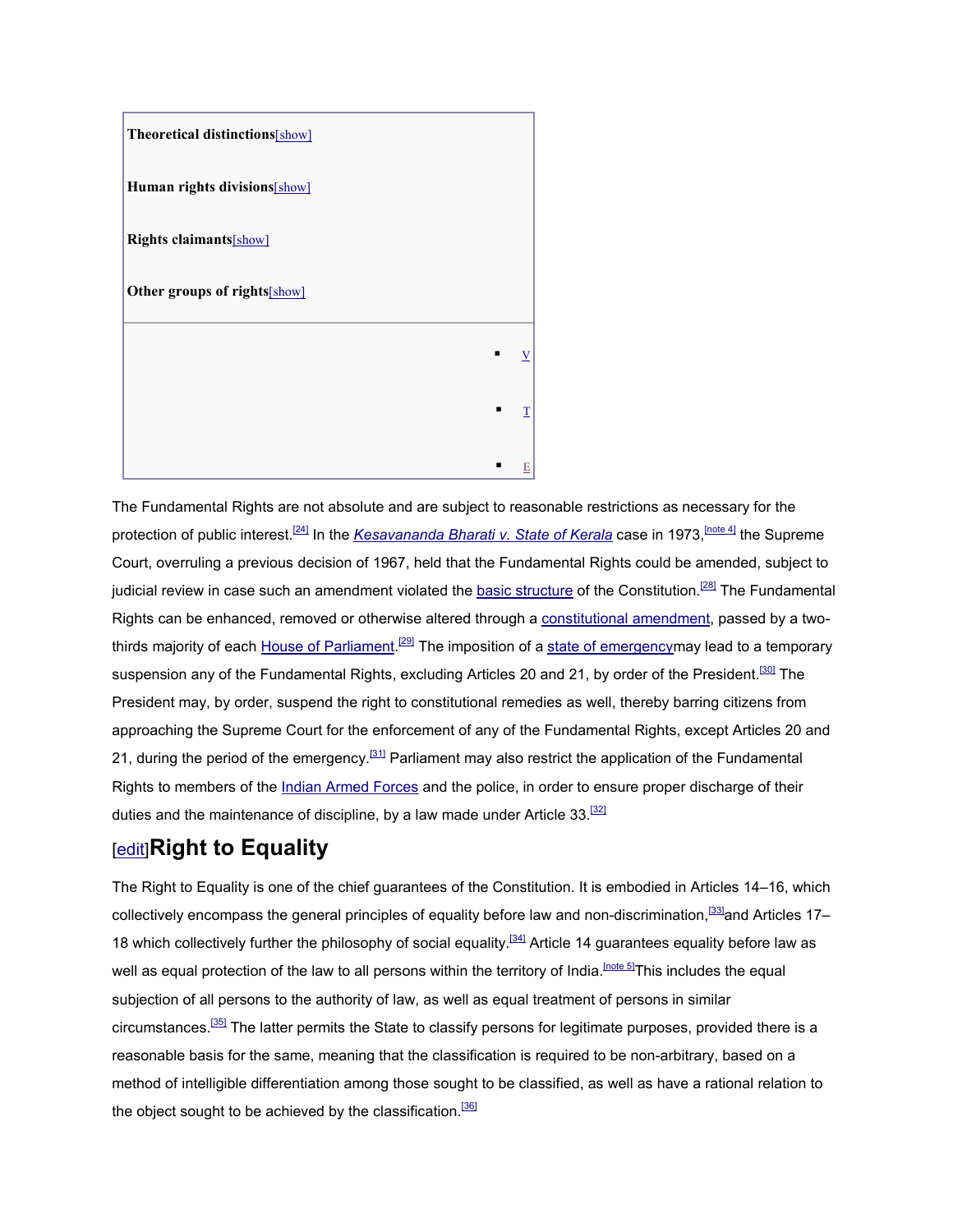Article 15 prohibits discrimination on the grounds only of religion, race, caste, sex, place of birth, or any of them. This right can be enforced against the State as well as private individuals, with regard to free access to places of public entertainment or places of public resort maintained partly or wholly out of State funds.<sup>[37]</sup> However, the State is not precluded from making special provisions for women and children or any socially and educationally backward classes of citizens, including the Scheduled Castes and Scheduled Tribes. This exception has been provided since the classes of people mentioned therein are considered deprived and in need of special protection.<sup>[38]</sup> Article 16 guarantees equality of opportunity in matters of public employment and prevents the State from discriminating against anyone in matters of employment on the grounds only of religion, race, caste, sex, descent, place of birth, place of residence or any of them. It creates exceptions for the implementation of measures of affirmative action for the benefit of any backward class of citizens in order to ensure adequate representation in public service, as well as reservation of an office of any religious institution for a person professing that particular religion.<sup>[39]</sup>

The practice of untouchability has been declared an offence punishable by law under Article 17, and the Protection of Civil Rights Act, 1955 has been enacted by the Parliament to further this objective.<sup>[34]</sup>Article 18 prohibits the State from conferring any titles other than military or academic distinctions, and the citizens of India cannot accept titles from a foreign state. Thus, Indian aristocratic titles and titles of nobility conferred by the British have been abolished. However, awards such as the *Bharat Ratna* have been held to be valid by the Supreme Court on the ground that they are merely decorations and cannot be used by the recipient as a  $title.$ <sup>[40][41]</sup>

### [edit]**Right to Freedom**

The Right to Freedom is covered in Articles 19–22, with the view of guaranteeing individual rights that were considered vital by the framers of the Constitution, and these Articles also include certain restrictions that may be imposed by the State on individual liberty under specified conditions. Article 19 guarantees six freedoms in the nature of civil rights, which are available only to citizens of India.<sup>[42]</sup>[<sup>43]</sup>] These include the freedom of speech and expression, freedom of assembly, freedom of association without arms, freedom of movement throughout the territory of India,freedom to reside and settle in any part of the country of India and the freedom to practice any profession. All these freedoms are subject to reasonable restrictions that may imposed on them by the State, listed under Article 19 itself. The grounds for imposing these restrictions vary according to the freedom sought to be restricted, and include national security, public order, decency and morality, contempt of court, incitement to offences, and defamation. The State is also empowered, in the interests of the general public to nationalise any trade, industry or service to the exclusion of the citizens.<sup>[44]</sup>

The freedoms guaranteed by Article 19 are further sought to be protected by Articles 20–22.<sup>[45]</sup> The scope of these articles, particularly with respect to the doctrine of due process, was heavily debated by the Constituent Assembly. It was argued, especially by Benegal Narsing Rau, that the incorporation of such a clause would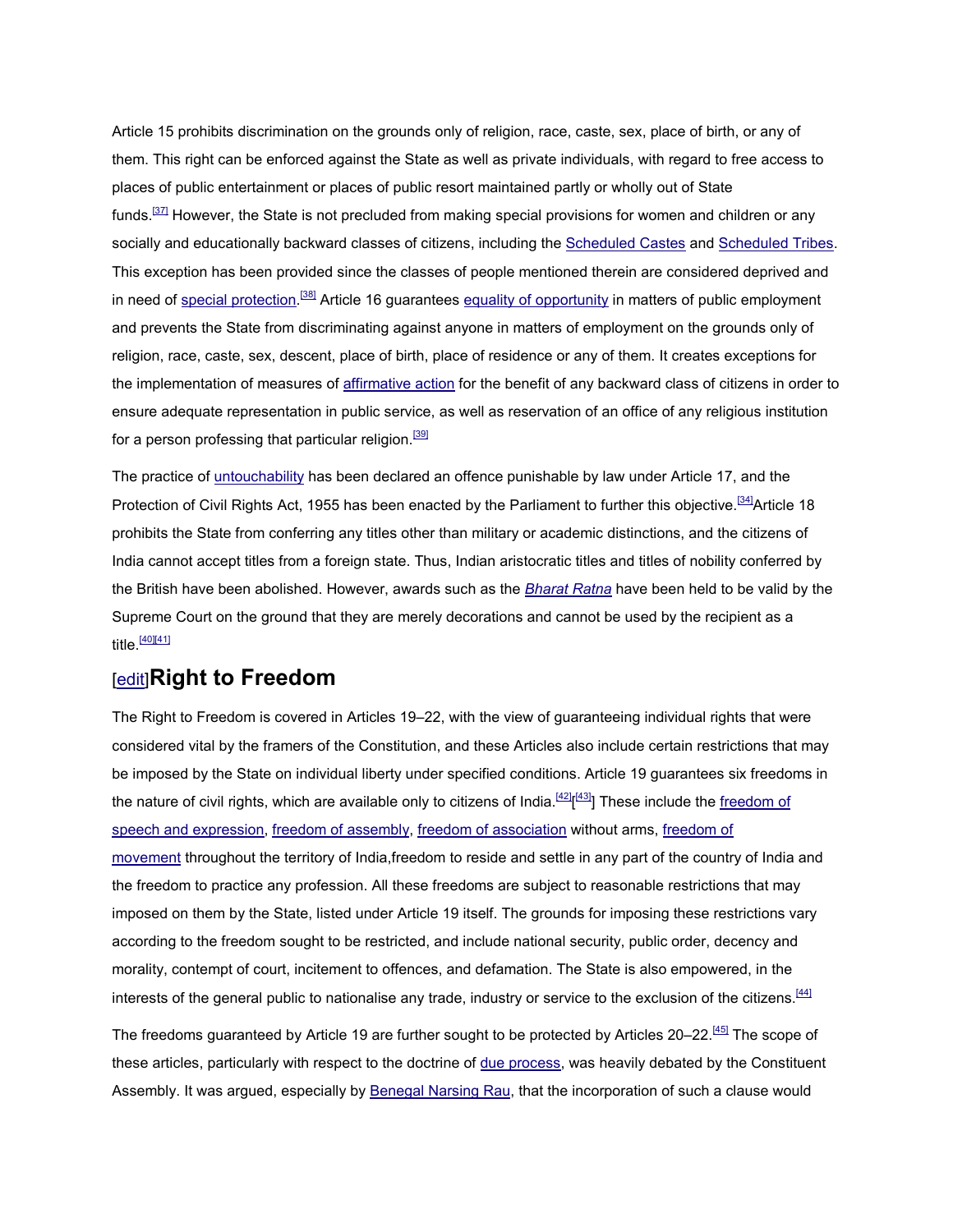hamper social legislation and cause procedural difficulties in maintaining order, and therefore it ought to be excluded from the Constitution altogether.<sup>[46]</sup> The Constituent Assembly in 1948 eventually omitted the phrase "due process" in favour of "procedure established by law". $^{[47]}$  As a result, Article 21, which prevents the encroachment of life or personal liberty by the State except in accordance with the procedure established by law,<sup>[note 6]</sup> was, until 1978, construed narrowly as being restricted to executive action. However, in 1978, the Supreme Court in the case of *Maneka Gandhi v. Union of India* extended the protection of Article 21 to legislative action, holding that any law laying down a procedure must be just, fair and reasonable, legislative action, effectively reading due process into Article 21.<sup>[49]</sup> In the same case, the Supreme Court also ruled that "life" under Article 21 meant more than a mere "animal existence"; it would include the right to live with human under Article 21 meant more than a mere "animal existence"; it would include the right to live with human<br>dignity and all other aspects which made life "meaningful, complete and worth living".<sup>[50]</sup> Subsequent judicial interpretation has broadened the scope of Article 21 to include within it a number of rights including those to livelihood, clean environment, good health, speedy trial and humanitarian treatment while imprisoned. right to education at elementary level has been made one of the Fundamental Rights under Article 21A by the 86th Constitutional amendment of 2002.<sup>[52]</sup> pretation has broadened the scope of Article 21 to include within it a number<br>nood, clean environment, good health, speedy trial and humanitarian treatme<br>to education at elementary level has been made one of the Fundamenta  $\frac{[51]}{[51]}$  The

Article 20 provides protection from conviction for offences in certain respects, including the rights against <u>ex</u> post facto laws, double jeopardy and freedom from self-incrimination.<sup>[53]</sup> Article 22 provides specific rights to arrested and detained persons, in particular the rights to be informed of the grounds of arrest, consult a lawyer of one's own choice, be produced before a magistrate within 24 hours of the arrest, and the freedom not to be of one's own choice, be produced before a magistrate within 24 hours of the arrest, and the freedom not to be<br>detained beyond that period without an order of the magistrate.<sup>[54]</sup> The Constitution also authorises the State make laws providing for <u>preventive detention</u>, subject to certain other safeguards present in Article 22.<sup>[55]</sup> The provisions pertaining to preventive detention were discussed with skepticism and misgivings by the Constituent provisions pertaining to preventive detention were discussed with skepticism and misgivings by the Constituer<br>Assembly, and were reluctantly approved after a few amendments in 1949.<sup>[56]</sup> Article 22 provides that when a person is detained under any law of preventive detention, the State can detain such person without trial for only person is detained under any law of preventive detention, the State can detain such person without trial for<br>three months, and any detention for a longer period must be authorised by an Advisory Board. The person being detained also has the right to be informed about the grounds of detention, and be permitted to make a representation against it, at the earliest opportunity.<sup>[57]</sup> ersonal liberty by the State except in accordance with the procedure established constructed and marrowly as being restricted to executive accination (browers, in 1978, the set of Mareka Gandhiv. Union of India extended th

### [edit]**Right against Exploitation**



Child labor and *Begar* is prohibited under the Right against Exploitation.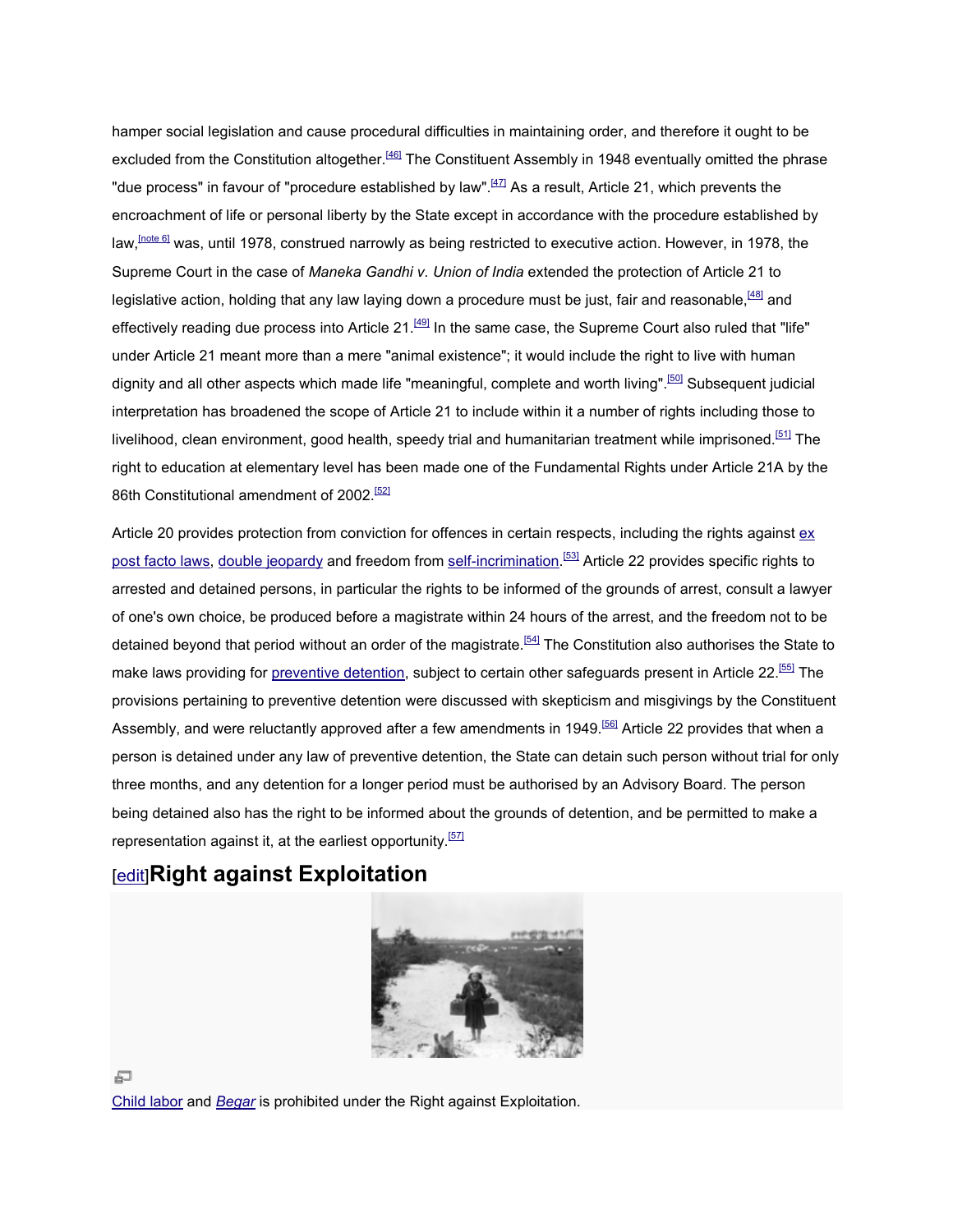The Right against Exploitation, contained in Articles 23–24, lays down certain provisions to prevent exploitation of the weaker sections of the society by individuals or the State.<sup>[58]</sup> Article 23 provides prohibits human trafficking, making it an offence punishable by law, and also prohibits forced labour or any act of compelling a person to work without wages where he was legally entitled not to work or to receive remuneration for it. However, it permits the State to impose compulsory service for public purposes,

including <u>conscription</u> and <u>community service.<sup>[59][60]</mark> The Bonded Labour system (Abolition) Act, 1976, has been</u></sup> enacted by Parliament to give effect to this Article.<sup>[61]</sup>Article 24 prohibits the employment of children below the age of 14 years in factories, mines and other hazardous jobs. Parliament has enacted the Child Labour (Prohibition and Regulation) Act, 1986, providing regulations for the abolition of, and penalties for employing, child labour, as well as provisions for rehabilitation of former child labourers.<sup>[62]</sup>

### [edit]**Right to Freedom of Religion**

### *See also: Secularism in India*

The Right to Freedom of Religion, covered in Articles 25–28, provides religious freedom to all citizens and ensures a secular State in India. According to the Constitution, there is no official State religion, and the State is required to treat all religions impartially and neutrally.<sup>[63]</sup> Article 25 guarantees all persons the freedom of conscience and the right to preach, practice and propagate any religion of their choice. This right is, however, subject to public order, morality and health, and the power of the State to take measures for social welfare and reform.[64] The right to propagate, however, does not include the right to convert another individual, since it would amount to an infringement of the other's right to freedom of conscience.<sup>[65]</sup> Article 26 guarantees all religious denominations and sects, subject to public order, morality and health, to manage their own affairs in matters of religion, set up institutions of their own for charitable or religious purposes, and own, acquire and manage property in accordance with law. These provisions do not derogate from the State's power to acquire property belonging to a religious denomination.<sup>[66]</sup> The State is also empowered to regulate any economic, political or other secular activity associated with religious practice.[63] Article 27 guarantees that no person can be compelled to pay taxes for the promotion of any particular religion or religious institution.<sup>[67]</sup> Article 28 prohibits religious instruction in a wholly State-funded educational institution, and educational institutions receiving aid from the State cannot compel any of their members to receive religious instruction or attend religious worship without their (or their guardian's) consent.<sup>[63]</sup>

### [edit]**Cultural and Educational Rights**

The Cultural and Educational rights, given in Articles 29 and 30, are measures to protect the rights of cultural, linguistic and religious minorities, by enabling them to conserve their heritage and protecting them against discrimination.[68] Article 29 grants any section of citizens having a distinct language, script culture of its own, the right to conserve and develop the same, and thus safeguards the rights of minorities by preventing the State from imposing any external culture on them.<sup>[68][69]</sup> It also prohibits discrimination against any citizen for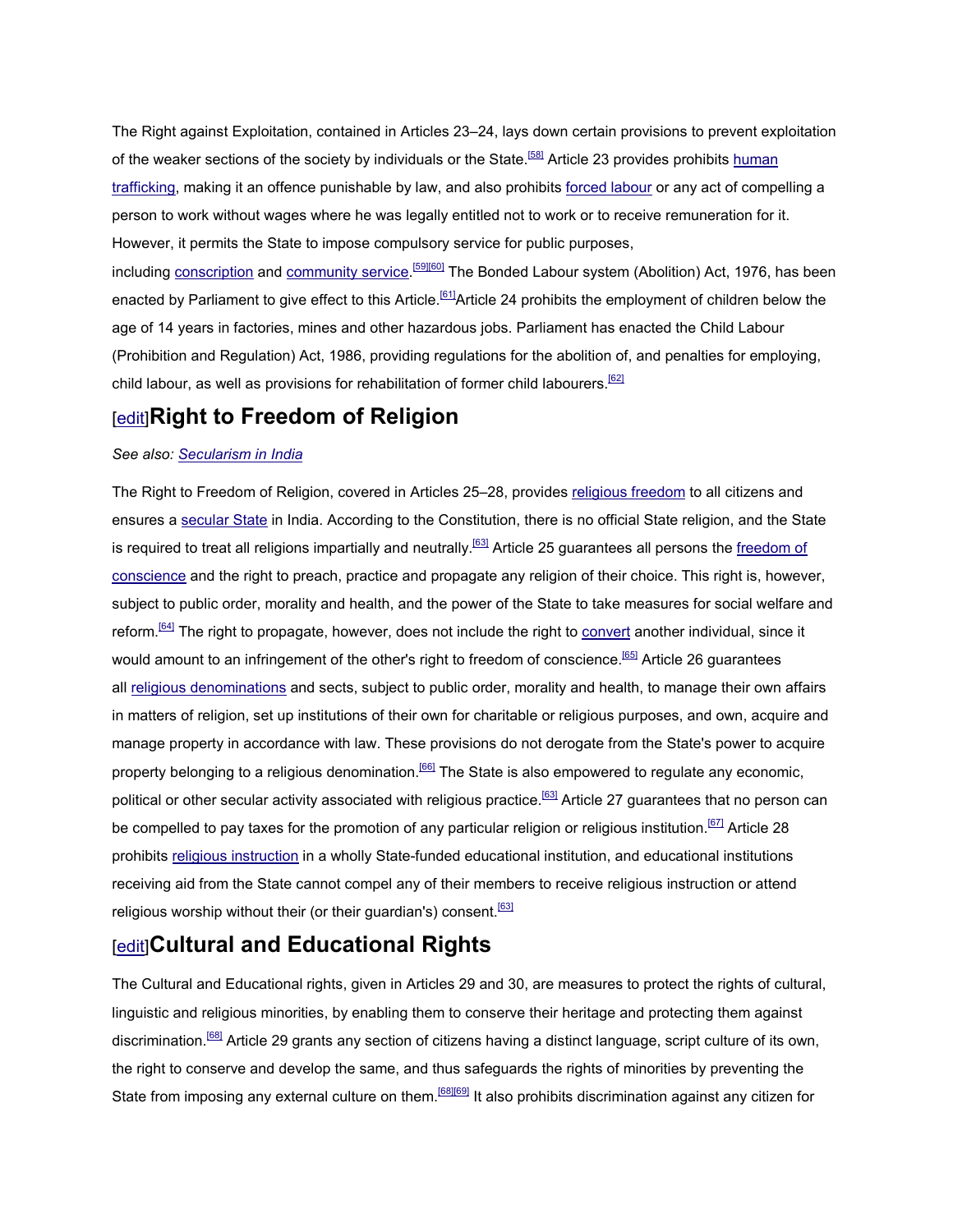admission into any educational institutions maintained or aided by the State, on the grounds only of religion, race, caste, language or any of them. However, this is subject to reservation of a reasonable number of seats by the State for socially and educationally backward classes, as well as reservation of up to 50 percent of seats in any educational institution run by a minority community for citizens belonging to that community.<sup>[70]</sup>

Article 30 confers upon all religious and linguistic minorities the right to set up and administer educational institutions of their choice in order to preserve and develop their own culture, and prohibits the State, while granting aid, from discriminating against any institution on the basis of the fact that it is administered by a religious or cultural minority.<sup>[69]</sup> The term "minority", while not defined in the Constitution, has been interpreted by the Supreme Court to mean any community which numerically forms less than 50% of the population of the state in which it seeks to avail the right under Article 30. In order to claim the right, it is essential that the educational institution must have been established as well as administered by a religious or linguistic minority. Further, the right under Article 30 can be availed of even if the educational institution established does not confine itself to the teaching of the religion or language of the minority concerned, or a majority of students in that institution do not belong to such minority.<sup>[71]</sup> This right is subject to the power of the State to impose reasonable regulations regarding educational standards, conditions of service of employees, fee structure, and the utilisation of any aid granted by it.<sup>[72]</sup>

### [edit]**Right to constitutional remedies**

Right to constitutional remedies empowers the citizens to move to a court of law in case of any denial of the fundamental rights. For instance, in case of imprisonment, the citizen can ask the court to see if it is according to the provisions of the law of the country. If the court finds that it is not, the person will have to be freed. This procedure of asking the courts to preserve or safeguard the citizens' fundamental rights can be done in various ways. The courts can issue various kinds of *writs*. These writs are *habeas corpus*, *mandamus*, *prohibition*, *quo warranto* and *certiorari*. When a national or state emergency is declared, this right is suspended by the central government.<sup>[73]</sup>

### **[edit]Directive Principles of State Policy**

#### *Main article: Directive Principles in India*

The Directive Principles of State Policy, embodied in Part IV of the Constitution, are directions given to the State to guide the establishment of an economic and social democracy, as proposed by the Preamble.<sup>[74]</sup> They set forth the humanitarian and socialist instructions that were the aim of social revolution envisaged in India by the Constituent Assembly.<sup>[75]</sup> The State is expected to keep these principles in mind while framing laws and policies, even though they are non-justiciable in nature. The Directive Principles may be classified under the following categories: ideals that the State ought to strive towards achieving; directions for the exercise of legislative and executive power; and rights of the citizens which the State must aim towards securing. $[74]$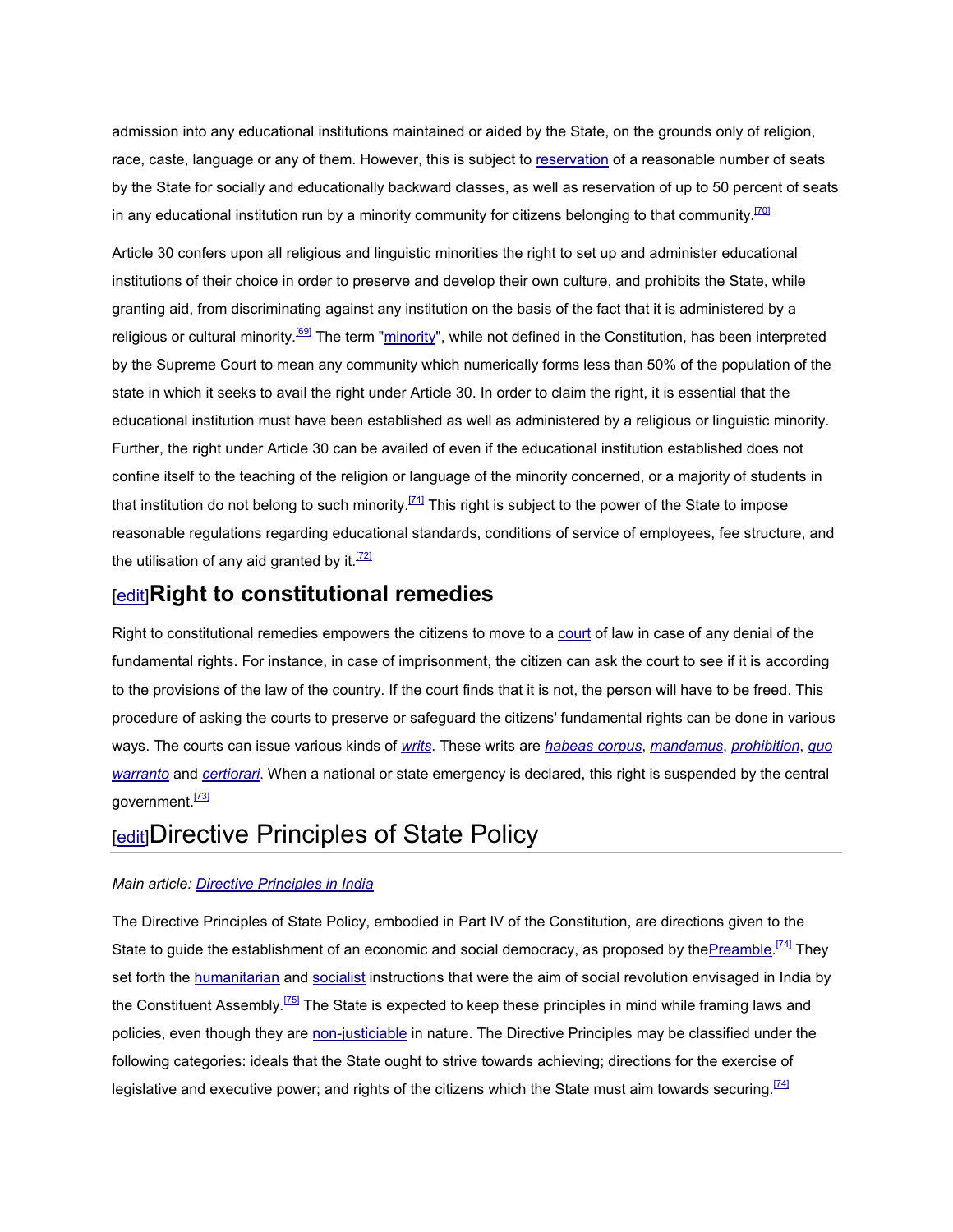Despite being non-justiciable, the Directive Principles act as a check on the State; theorised as a yardstick in the hands of the electorate and the opposition to measure the performance of a government at the time of an election.<sup>[76]</sup> Article 37, while stating that the Directive Principles are not enforceable in any court of law, declares them to be "fundamental to the governance of the country" and imposes an obligation on the State to apply them in matters of legislation.<sup>[77]</sup> Thus, they serve to emphasise the welfare state model of the Constitution and emphasise the positive duty of the State to promote the welfare of the people by affirming social, economic and political justice, as well as to fight income inequality and ensure individual dignity, as mandated by Article  $38.$ <sup>[78][79]</sup> s, in order to ensure equitable distribution of land resources.<sup>[80]</sup>

Article 39 lays down certain principles of policy to be followed by the State, including providing an adequate means of livelihood for all citizens, equal pay for equal work for men and women, proper working conditions, reduction of the concentration of wealth and means of production from the hands of a few, and distribution of community resources to "subserve the common good".<sup>[81]</sup> These clauses highlight the Constitutional objectives of building an egalitarian social order and establishing a welfare state, by bringing about a social revolution assisted by the State, and have been used to support the nationalisation of mineral resources as well as public utilities.<sup>[82]</sup> Further, several legislations pertaining to agrarian reform and land tenure have been enacted by the federal and state governments, in order to ensure equitable distribution of land resources.[83]

Articles 41–43 mandate the State to endeavour to secure to all citizens the right to work, a living wage, social security, maternity relief, and a decent standard of living.<sup>[84]</sup> These provisions aim at establishing a socialist state as envisaged in the Preamble.<sup>[85]</sup> Article 43 also places upon the State the responsibility of promoting cottage industries, and the federal government has, in furtherance of this, established several Boards for the promotion of khadi, handlooms etc., in coordination with the state governments.<sup>[86]</sup> Article 39A requires the State to provide free legal aid to ensure that opportunities for securing justice are available to all citizens irrespective of economic or other disabilities.<sup>[87]</sup> Article 43A mandates the State to work towards securing the participation of workers in the management of industries.<sup>[85]</sup> The State, under Article 46, is also mandated to promote the interests of and work for the economic uplift of the scheduled castes and scheduled tribes and protect them from discrimination and exploitation. Several enactments, including two Constitutional amendments, have been passed to give effect to this provision.<sup>[88]</sup>

Article 44 encourages the State to secure a uniform civil code for all citizens, by eliminating discrepancies between various personal laws currently in force in the country. However, this has remained a "dead letter" despite numerous reminders from the Supreme Court to implement the provision.<sup>[89]</sup> Article 45 originally mandated the State to provide free and compulsory education to children between the ages of six and fourteen years,<sup>[90]</sup> but after the 86th Amendment in 2002, this has been converted into a Fundamental Right and replaced by an obligation upon the State to secure childhood care to all children below the age of six.<sup>[52]</sup> Article 47 commits the State to raise the standard of living and improve public health, and prohibit the consumption of intoxicating drinks and drugs injurious to health.<sup>[91]</sup> As a consequence, partial or total prohibition has been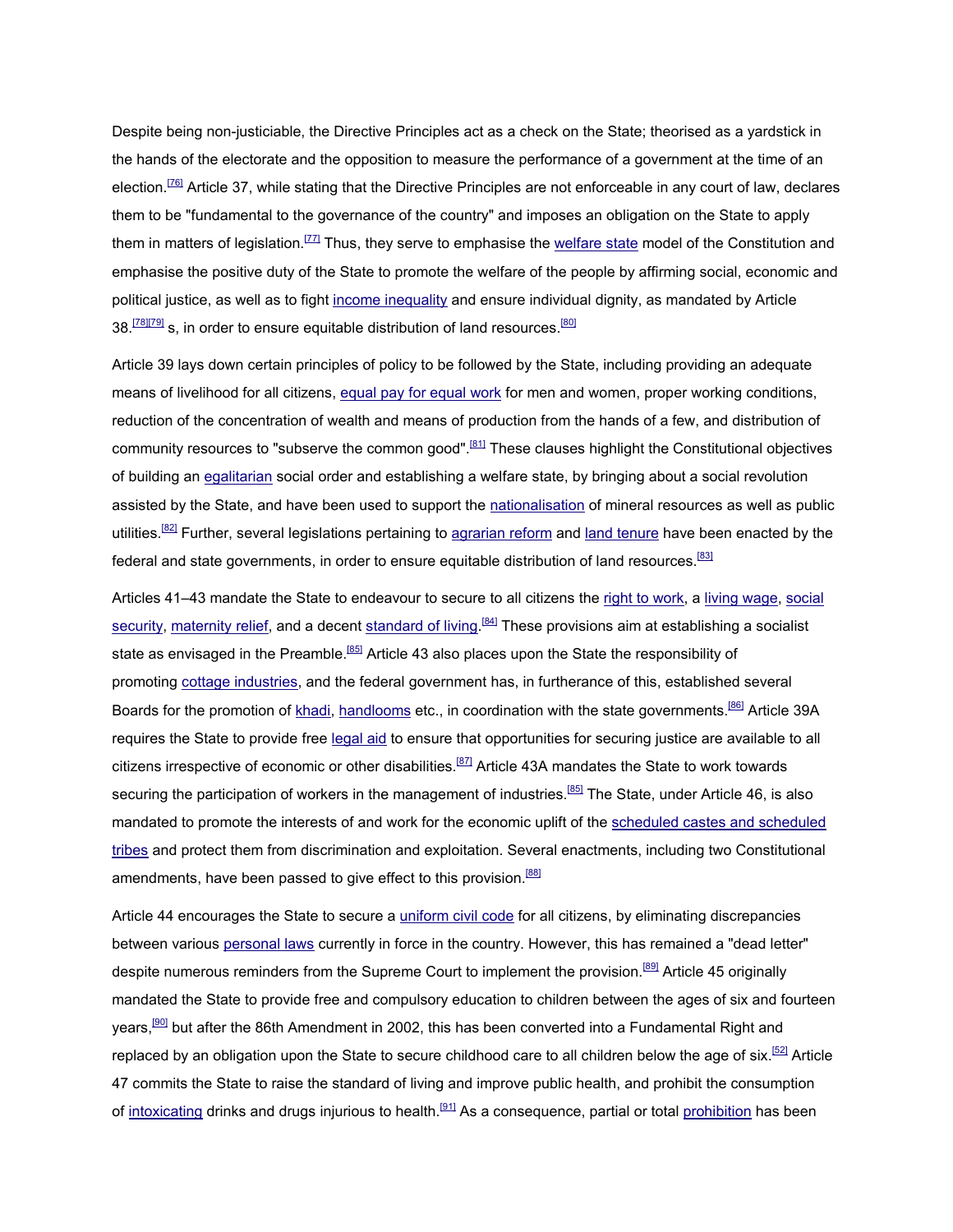introduced in several states, but financial constraints have prevented its full-fledged application. also mandated by Article 48 to organise agriculture and<u>animal husbandry</u> on modern and scientific lines by improving breeds and <u>prohibiting slaughter of cattle.<sup>[93]</sup></u> Article 48A mandates the State to <u>protect the</u> environment and safeguard the forests and wildlife of the country, while Article 49 places an obligation upon the <u>environment</u> and safeguard the forests and wildlife of the country, while Article 49 places an obligation upon i<br>State to ensure the preservation of monuments and objects of national importance.<sup>[94]</sup> Article 50 requires State to ensure the separation of judiciary from executive in public services, in order to ensure judicial independence, and federal legislation has been enacted to achieve this objective.<sup>[95][96]</sup> The State, according to Article 51, must also strive for the promotion of international peace and security, and Parliament has been empowered under Article 253 to make laws giving effect to international treaties.<sup>[97]</sup>

### [edit]Fundamental Duties



Any act of disrespect towards the<u>Indian National Flag</u> is illegal.

The Fundamental Duties of citizens were added to the Constitution by the 42nd Amendment in 1976, upon the recommendations of the <u>Swaran Singh</u> Committee that was constituted by the government earlier that year.<sup>[18][98]</sup> Originally ten in number, the Fundamental Duties were increased to eleven by the 86th Amendment in 2002, which added a duty on every parent or guardian to ensure that their child or ward was provided opportunities for education between the ages of six and fourteen years.<sup>[52]</sup>The other Fundamental Duties obligate all citizens to respect the national symbols of India, including the Constitution, to cherish its heritage, obligate all citizens to respect the national symbols of India, including the Constitution, to cherish its <u>heritage,</u><br>preserve its <u>composite culture</u> and assist in its <u>defense</u>. They also obligate all Indians to promote common brotherhood, protect the environment and public property, developscientific temper, abjure violence, and strive towards excellence in all spheres of life.<sup>[99]</sup> Citizens are morally obligated by the Constitution to perform these duties. However, like the Directive Principles, these are non these are non-justifiable, without any legal sanction in case of their violation or non-compliance.<sup>[98][100]</sup> There is reference to such duties in international instruments such as the Universal Declaration of Human Rights and International Covenant on Civil and Political Rights, and Article 51A brings the Indian Constitution into conformity with these treaties. introduced in several states but financed constants have preventes its full-fielighte application. <sup>22</sup> The State is the State is the State is the State is the State is the State is the State is the State is the State is t defense. They also obligate all Indians to promote the defense. They also obligate all Indians to promote the<br>and public property, develop<u>scientific temper</u>, abjure<br>ife.<sup>[98]</sup> Citizens are morally obligated by the Constit

### [edit]Criticism and analysis

Fewer children are now unemployed in hazardous environments, but their employment in non-hazardous jobs, prevalently as domestic help, violates the spirit of the constitution in the eyes of many critics and human rights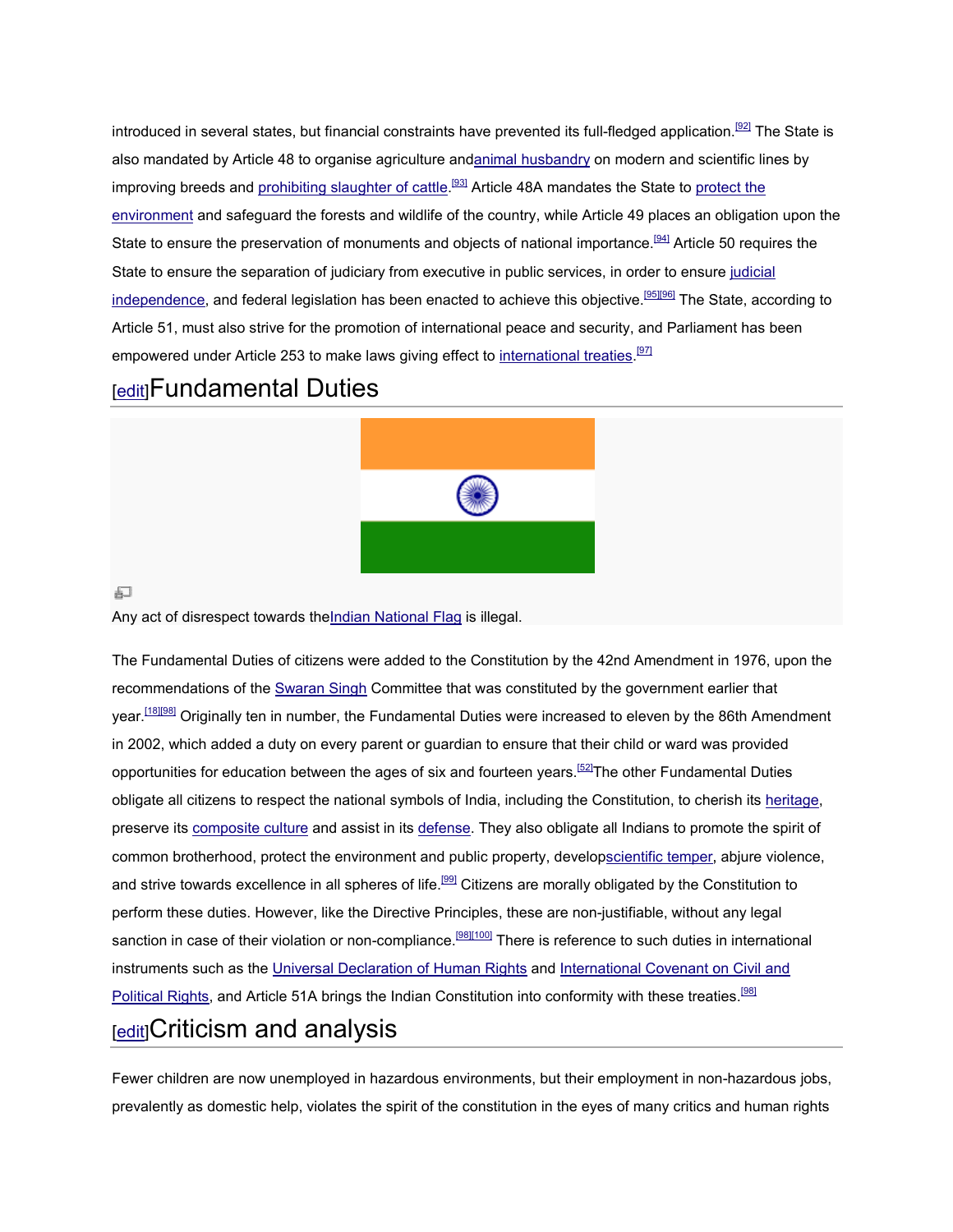advocates. More than 16.5 million children are in employment.<sup>[101]</sup> India was ranked 88 out of 159 countries in 2005, according to the degree to which corruption is perceived to exist among public officials and politicians.<sup>[102]</sup> The year 1990–1991 was declared as the "Year of Social Justice" in the memory of B.R. Ambedkar.<sup>[103]</sup> The government provides free textbooks to students belonging to scheduled castes and tribes pursuing medicine and engineering courses. During 2002–2003, a sum of Rs. 4.77 crore (47.7 million) was released for this purpose.<sup>[104]</sup> In order to protect scheduled castes and tribes from discrimination, the government enacted the Scheduled Caste and Scheduled Tribe (Prevention of Atrocities) Act, 1989, prescribing severe punishments for such actions.<sup>[105]</sup>

The *Minimum Wages Act* of 1948 empowers government to fix minimum wages for people working across the economic spectrum.[106] The *Consumer Protection Act of 1986* provides for the better protection of consumers. The *Equal Remuneration Act* of 1976 provides for equal pay for equal work for both men and women.[107] The *Sampoorna Grameen Rozgar Yojana* (Universal Rural Employment Programme) was launched in 2001 to attain the objective of providing gainful employment for the rural poor. The programme was implemented through the <u>Panchayati Raj institutions <sup>[108]</sup></u>

A system of elected village councils, known as Panchayati Raj covers almost all states and territories of India.<sup>[109]</sup> One-third of the total number of seats have been reserved for women in Panchayats at every level; and in the case of Bihar, half the seats have been reserved for women.<sup>[110][111]</sup> The judiciary has been separated from the executive "in all the states and territories except Jammu and Kashmir andNagaland."[104] India's foreign policy has been influenced by the Directive Principles. India supported the United Nations in peacekeeping activities, with the Indian Army having participated in 37 UN peace-keeping operations.<sup>[112]</sup>

The implementation of a uniform civil code for all citizens has not been achieved owing to widespread opposition from various religious groups and political parties. The Shah Bano case (1985–86) provoked a political firestorm in India when the Supreme Court ruled that Shah Bano, a Muslim woman who had been divorced by her husband in 1978 was entitled to receive alimony from her former husband under Indian law applicable for all Indian women. This decision evoked outrage in the Muslim community, which sought the application of the Muslim personal law and in response the Parliament passed the Muslim Women (Protection of Rights on Divorce) Act, 1986 overturning the Supreme Court's verdict.<sup>[113]</sup> This act provoked further outrage, as jurists, critics and politicians alleged that the fundamental right of equality for all citizens irrespective of religion or gender was being jettisoned to preserve the interests of distinct religious communities. The verdict and the legislation remain a source of heated debate, with many citing the issue as a prime example of the poor implementation of Fundamental Rights.<sup>[113]</sup>

## [edit]Relationship between the Fundamental Rights, Directive Principles and Fundamental Duties